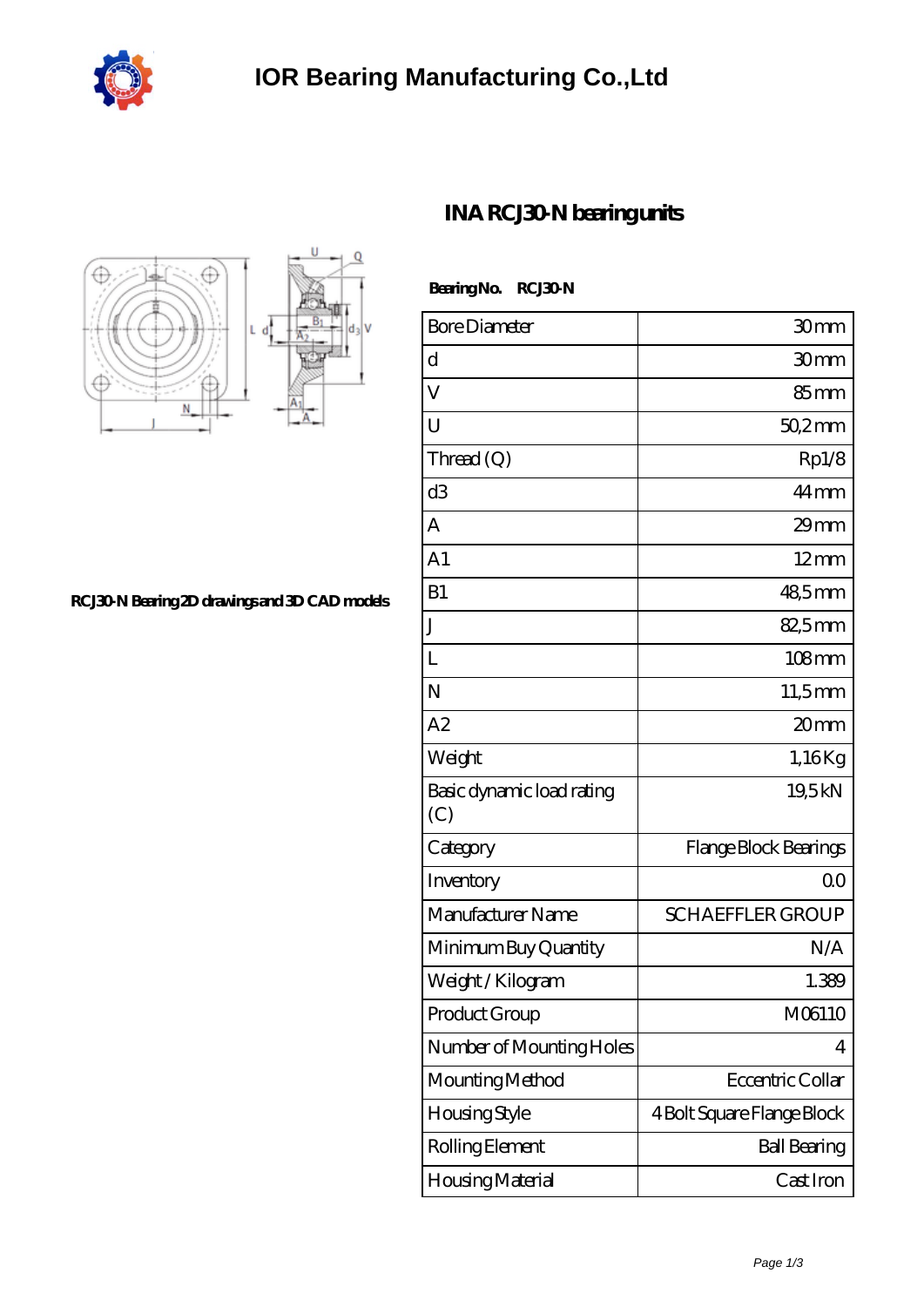

| Expansion / Non-expansion             | Non-expansion                                                                                                                                                                                                                           |
|---------------------------------------|-----------------------------------------------------------------------------------------------------------------------------------------------------------------------------------------------------------------------------------------|
| Mounting Bolts                        | 11.5Millimeter                                                                                                                                                                                                                          |
| Relubricatable                        | Yes                                                                                                                                                                                                                                     |
| <b>Insert Part Number</b>             | <b>GE30KRRB</b>                                                                                                                                                                                                                         |
| Seals                                 | Double Land Riding<br>Rubber Contact                                                                                                                                                                                                    |
| Housing Configuration                 | 1 Piece Solid                                                                                                                                                                                                                           |
| Pilot Configuration                   | No Pilot                                                                                                                                                                                                                                |
| Inch - Metric                         | Metric                                                                                                                                                                                                                                  |
| Long Description                      | 4 Bolt Square Flange Block;<br><b>30MM Bore; 117MM Bolt</b><br>Circle; 82.5MM Bolt<br>Spacing, 1 Piece Solid;<br>Eccentric Collar Mount:<br>Cast Iron; Ball Bearing;<br>48.42MM Length Thru<br>Bore; Relubricatable;<br>Double Land Rid |
| <b>Other Features</b>                 | Single Row   End Cap  <br>With Set Screw                                                                                                                                                                                                |
| Category                              | Flange Block                                                                                                                                                                                                                            |
| <b>UNSPSC</b>                         | 31171501                                                                                                                                                                                                                                |
| Harmonized Tariff Code                | 8483204040                                                                                                                                                                                                                              |
| Noun                                  | Bearing                                                                                                                                                                                                                                 |
| <b>Keyword String</b>                 | Flanged                                                                                                                                                                                                                                 |
| Manufacturer URL                      | http://www.ina.com                                                                                                                                                                                                                      |
| Manufacturer Item Number              | <b>RCJ30N</b>                                                                                                                                                                                                                           |
| Weight/LBS                            | 2867                                                                                                                                                                                                                                    |
| Cartridge Pilot Diameter              | OInch   OMillimeter                                                                                                                                                                                                                     |
| <b>Bolt Spacing</b>                   | 3248Inch   825 Millimeter                                                                                                                                                                                                               |
| Length Thru Bore                      | $1.906$ Inch   $4842$<br>Millimeter                                                                                                                                                                                                     |
| Nominal Bolt Circle<br>Diameter Round | 4.6Inch   117 Millimeter                                                                                                                                                                                                                |
| Cartridge Pilot Depth                 | OInch   OMillimeter                                                                                                                                                                                                                     |
| Bore                                  | 1.181 Inch   30 Millimeter                                                                                                                                                                                                              |